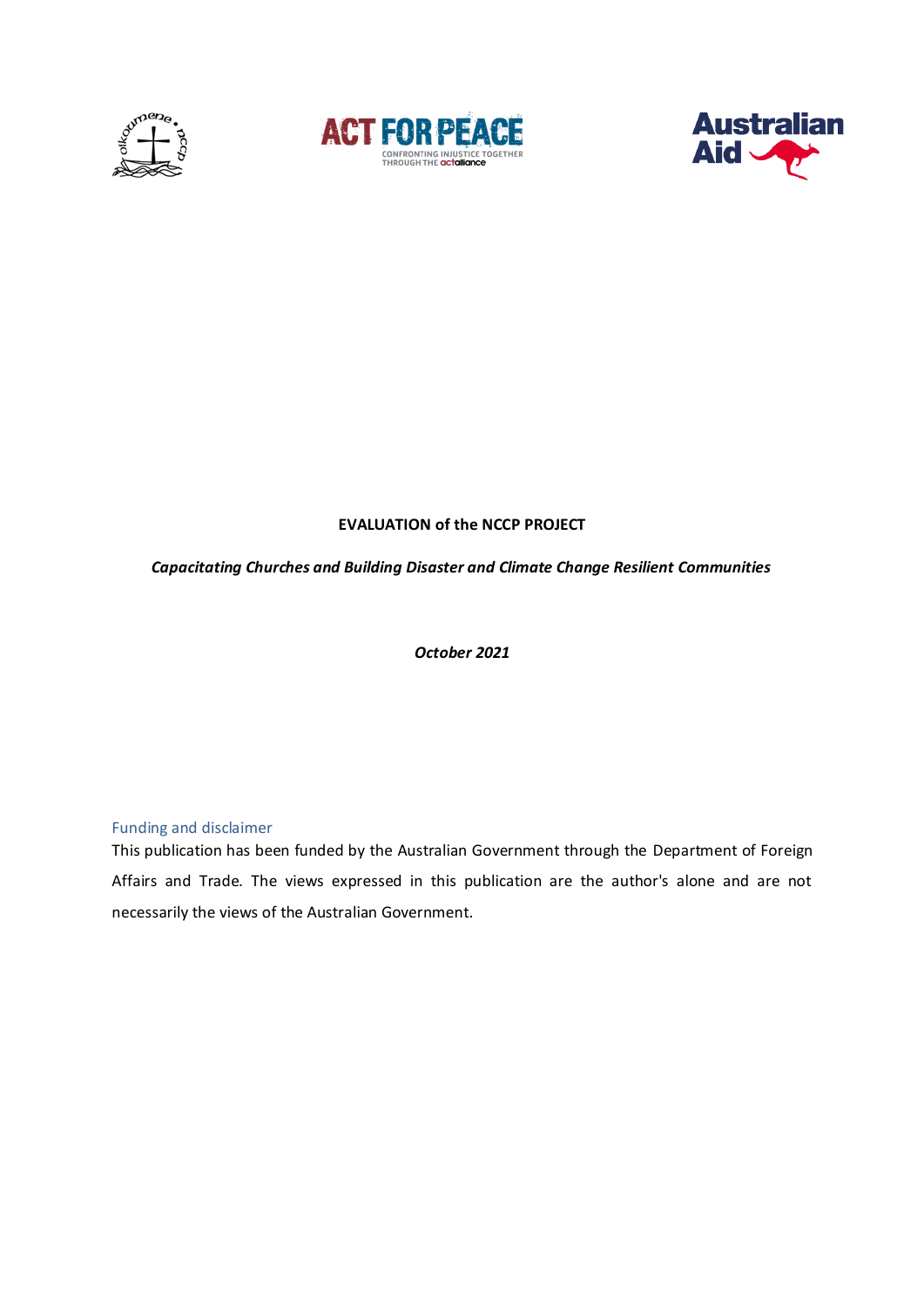#### **Executive Summary**

The National Council of Churches in the Philippines (NCCP) has made great advances in practicing the principle of learning from the people, and this three-year capacity building project is a reflection of this feat. Aiming to expand its reach in building communities that are more resilient to disaster and climate change through advocacy and capacity building, the project fittingly addresses the vulnerabilities of its member churches and their communities. Consistent with its goal and objectives, the project's main intervention strategy focused on building the capacities of its primary beneficiaries – the church and the communities – so they can be more resilient against disasters and climate change.

The effectiveness of the project in achieving its objectives has been influenced by the positive impact of NCCP's commitment to adhere to standards of quality and accountability in its response activities which carries its own weight in the communities alone. Project interventions such as orientation workshops on DRRM-CCA, disaster and risk assessment and EPRP, enhanced the capacities of the church clergy and lay members. Consequently, their organisational structures were also strengthened – the RECs revitalized and the ECUDREAMC activated. At the community level, the barangay DRRM structures were animated and members of the Barangay Disaster Risk Reduction and Management Council (BDRRMC) were capacitated through DRRM and CCA orientation workshops as well. Emergency response activities in the communities became the venue for the RECs to demonstrate their leadership and capacities in disaster response at the same time enrich their experience and practice in coordinative and cooperative action. For implementing partners in the NCR, the project has facilitated organisational growth.

Although the pandemic has presented significant and multifaceted challenges regarding project implementation, it has not impeded the achievement of project objectives. Awareness raising and capability building activities were refocused to address the immediate and ongoing threat of the pandemic. Alternative methods in conducting activities were explored to comply with required quarantine and safety protocols.

The project has been a venue for NCCP to fortify its rootedness in the communities, leading the way also for its member churches to enrich themselves. It has given a deeper value to the experience and mission of integrating with the communities and ecumenical work. Another impact of the project stems from the strengthening of the church's organisational structures as its RECs and individual church leaders step up and take bigger strides in leading and initiating actions for their communities. The DRRM orientation and education sessions conducted as project interventions have effectively influenced the RECs and communities to adopt NCCP's DRRM framework. Among the Churches, the four RECs (CAVREA, BREC, STREAM and PACLEA) have all established their own ECUDREAMCs, formulated their respective EPRPs and conducted varied emergency responses in their areas.

The project has impacted positively on the communities in different ways – it has enriched community relations, opened opportunities for growth, and improved individual and community well-being. Project interventions have fostered unity as seeds of cooperation were planted and new buds of partnerships bloomed among the members and leaders, as well as across different sectors, in the communities. The project has also fortified the communities' collective consciousness on the right to health and information through COVID-19 education.